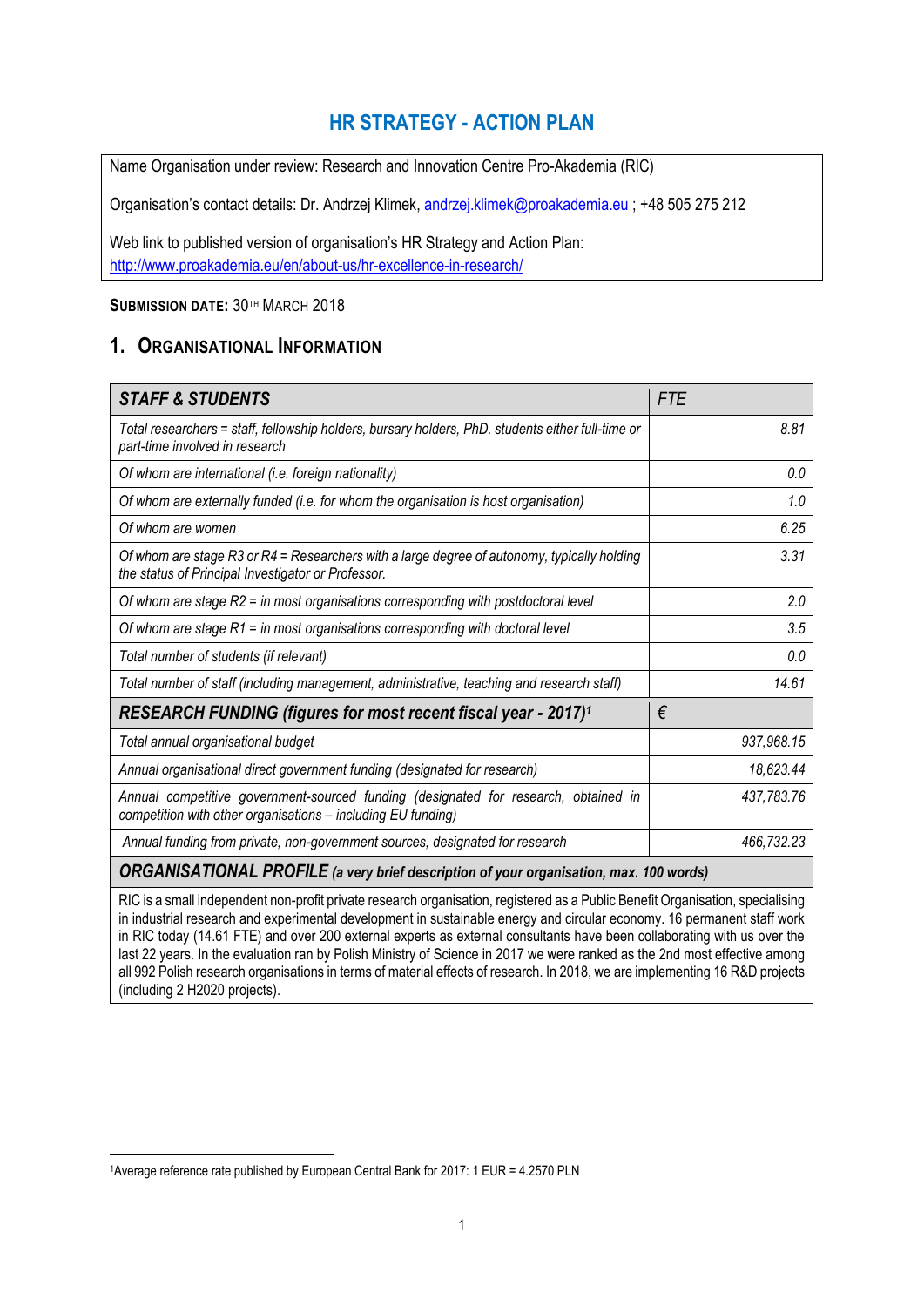# **2. NARRATIVE**

#### **Introduction**

The Charter and Code Deployment Task Force, consisting of: Dr. Ewa Kochańska (chair, R4), Dr. Karina Michalska, Head of Bioprocess Lab (R3), Dr. Andrzej Klimek, Assistant Professor in Energy Efficiency Lab (R2), Katarzyna Korczak, a doctoral candidate (R1), and Monika Stojan – Head of the Management Board Office, carefully analysed and compared the Charter and Code statements in terms of their execution in RIC.

Part of the rules has been already regulated by Polish law, especially the Code of Labour, as well as by RIC's internal regulations, i.e. Statute, Ethical Code, Rules of Labour, and Rules of the Intellectual Property Management. Several rules are also implemented within RIC's Quality Management System related to design and provision of research services, certified for compliance with PN-EN ISO 9001:2005 by ZETOM-CERT Ltd.

The gap analysis has been made in line with the template published at the EURAXESS website.

#### **Ethical and Professional Aspects**

The current policy guarantees the researchers at RIC freedom in many different aspects, both in theory and practice: starting from the freedom of thought and the freedom of speech of the researcher, to the possibility of defining the research scope and choosing the research methodology adequate to the research problem. Nevertheless, they recognise and respect the limitations of the research freedom, which follow the necessity of respecting the copyright, intellectual property rights, or infrastructural, budget and personal limitations. All of them are formulated in the Researcher's Ethical Code.

The researchers are also obliged to respect the principles and regulations formulated in the Code. RIC recognises the universality of such principles and ethical values as: honesty in presenting the research objectives and intentions, objectivism appearing itself in basing the interpretations and conclusions only on facts, impartiality in the approach to the problem, independence of external influences on conducting of the research, openness in discussions on own research, teamwork reliability, criticism to results of the own research, and transparency of the data collection, analysing and interpretation.

The main stream of the research carried out at RIC is being adjusted to and remains oriented at targets set by the European Commission, in particular in the Horizon 2020 programme and Polish National Smart Specialisation in the field of sustainable energy and circular economy. Therefore, it is definitely useful for society as it aims at achieving public good, especially in the area of sustainability and environmental friendliness of the industrial sector and eco-innovation. Thus, we have no doubts about our high level of professional responsibility.

Every researcher employed at RIC has been acknowledged with the strategical aims of the Centre and with the research financing mechanisms. If the permissions are required, they are obtained before commencing the research.

All the RIC Pro-Akademia employees are conscious of their responsibility for the efficient management and use of the financial resources allocated for the research or project implementation. All the purchases of commodities and services are made in line with the correct and sound spending of the resources. Financial management and accounting in RIC are held in line with the accounting act of 29.09.1994 (Polish JoL 2009 no. 152, pos. 1223 with later amendments). An internal document for the Centre is the Accounting Policy. However, formal rules for purchases funded from institutional sources is not included in the "Employee Handbook" (only purchases funded from external sources, e.g. grants have a formal procedure in place).

The scientific staff implementing the project works is up to the requirements. The works are subject to an internal and external control (financing institutions). In the RIC Pro-Akademia the rule of quarterly project internal control applies, aka. internal audit. RIC Pro-Akademia also has always put big emphasis on applied projects deployed together with the business or commissioned by the entrepreneurs.

Under current policy the educational activities for the schools and universities, as well as the open dialogue with the local community by organizing the RES TTC open-door days, are only fringe activities of the RIC. With the new policy the scale of all of these will be enhanced, so that they could grow to the full scale. Furthermore, RIC Staff will increase efforts in publishing research results in high impact factor journals.

Although the SharePoint platform which creates backup files in the cloud automatically is in common use in the RIC, there will be prepared a detailed backup creation strategy as an element of RIC's Safety Policy. RIC's standard job contract has a document called "Equal treatment in employment" attached. However, there are no regulations or bodies preventing the institutional discrimination in the RIC.

Information about projects implemented by RIC is available on the website[: http://www.proakademia.eu/en/projects/](http://www.proakademia.eu/en/projects/) while the publication record is available in the Knowledge Database:<http://www.proakademia.eu/baza-wiedzy/> (at the moment available only in Polish).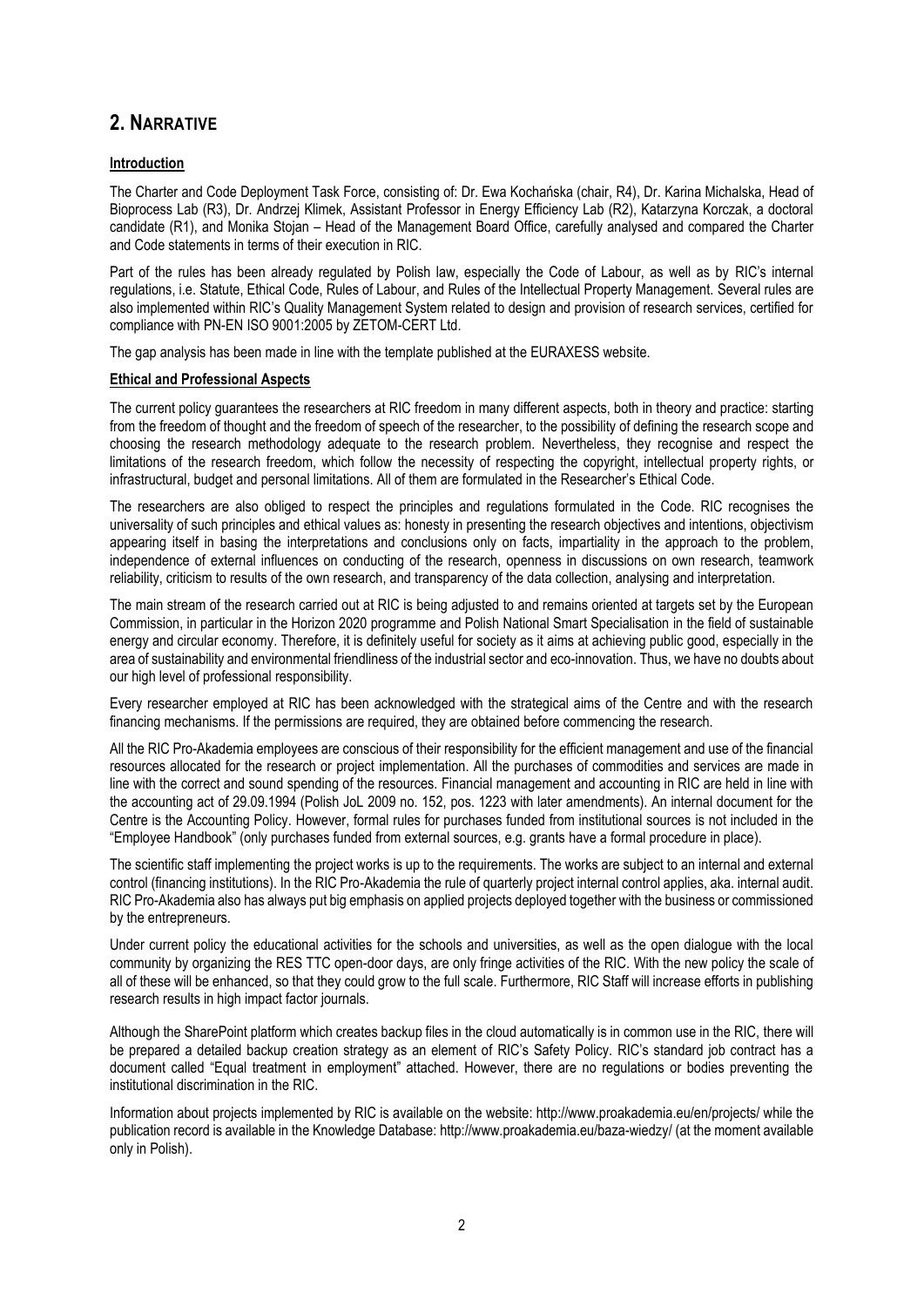### **Recruitment and Selection**

Under the current policy RIC publishes its job advertisements mainly on its website. Consequently, they are often absent on the most popular nationwide websites dedicated to this issue or at Euraxess, being reached by thousands of potential candidates. However, the current template does not include a description of career development perspectives and the standard researchers recruitment procedure does not include the feedback about strengths and weaknesses of their application. In order to fix it, the job advertisements will be supplied with the description of career development perspectives. Use of new distribution channels for the advertisements, such as the Internet will be examined.

On balance, the rest of the Recruitment and Selection categories are real tangible strengths of RIC. The organisation has clearly formulated standards of employing the researchers. The Centre guarantees respecting such values as equal treatment of all the candidates, regardless of their sex, background, political orientation etc., as well as an openness and transparency of the recruitment process. The RIC during the staff selection process takes into account the entire scope of experience of the candidate. Except the evaluation of their general potential as researchers, the level of independence and creativity is also included. Among the assessment criteria, regarding the experiences and competences, scientific and practical achievements are responsible for a half of the final result each.

#### **Working Conditions and Social Security**

RIC manages the Renewable Energy Sources Technology Transfer Centre – an interdisciplinary centre for research on sustainable energy. The RES TTC consists of 7 Laboratories aiming at knowledge and technology transfer, equipped with the modern instruments and specialised software for analysing the outcomes. Even though RIC participates in several international projects (including several H2020 projects), the institution does not participate in any COST research network. However, the institution will soon apply for joining the most suitable COST network. Compliance with the national and industrial occupational healthcare and safety regulations is a duty of the employer. In spite of that, minor shortcomings regarding OHS have been detected lately (related to gas cylinders). They will be urgently removed as the executive procedures will be practically conformed with the national standards.

In RIC there is a huge flexibility and support for working from home, if necessary. All of the workplaces are fully accessible for the disabled. There are 8.81 FTE research positions in RIC now (core R&D personnel), but the institution has been collaborating within various projects with many other researchers affiliated to different institutions (they are mentioned on our webpage at [http://www.proakademia.eu/baza-wszystkich-ekspertow/\)](http://www.proakademia.eu/baza-wszystkich-ekspertow/). Usually external experts (consultants) are engaged based on a task-based commission (not employment contract), which greatly increases the scope of competences offered in our projects.

All of the research, technical and administrative workers have full, adequate and equitable social security provisions guaranteed by Polish law. Mentoring procedures, value of mobility, and IPR protection support are another clear strengths of the Centre. However, at the moment there is no formal career development or career advice strategy for researchers, regardless of the kind of contract. Nevertheless, the researchers are mentored in an informal way. Furthermore, as part of the Action Plan, appropriate procedures in case of detecting the discrimination will be prepared and included in the "Employee Handbook".

#### **Training and Development**

Relation with supervisors, supervision and managerial duties, continuing professional development, access to research training and continuous development, and supervision are in general good. The quarterly evaluations of all of the researchers will be continued. Technical aspect of the evaluation forms will be improved so that RIC researchers have no problems with updating their research achievements in a timely and easy manner.

#### **Summary**

The preliminary internal analysis proved that the majority of the principles stated in the Charter and the Code are obeyed by RIC. Meanwhile, several questions where the actions of RIC are more or less incoherent with the statements of the Charter and the Code emerged during the analysis (details presented in the Gap Analysis).

Main strengths:

- Ethical and Professional Aspects
- Training and Development
- Value of mobility appreciated, collaboration approach rewarded in the employee evaluation system

#### Main weaknesses:

- Frequent abstaining from publishing the job advertisements at the most popular nationwide websites or Euraxess
- Lack of ombudsman and bonus/reward system
- Limited number of publications published in high-impact factor journals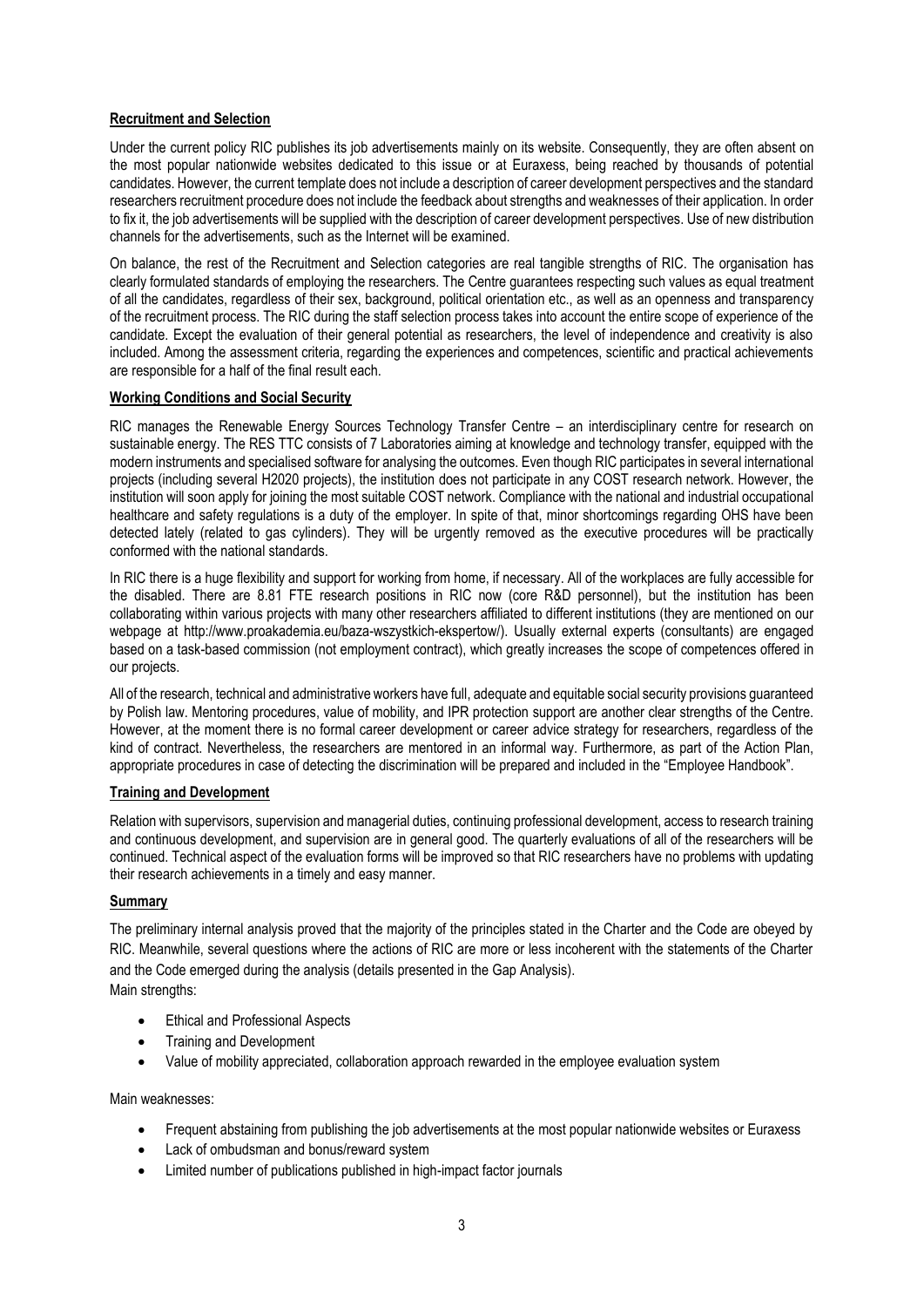# **3. ACTIONS (01.04.2018-31.03.2020)**

| Priority <sup>2</sup> | <b>Action</b>  | Action name                                                                                                                                                                                                                                     | Timing                                                                               | <b>Responsible Unit</b>                              | Indicator(s) /                                                                                                   |
|-----------------------|----------------|-------------------------------------------------------------------------------------------------------------------------------------------------------------------------------------------------------------------------------------------------|--------------------------------------------------------------------------------------|------------------------------------------------------|------------------------------------------------------------------------------------------------------------------|
|                       | no.            |                                                                                                                                                                                                                                                 |                                                                                      |                                                      | Target(s)                                                                                                        |
|                       |                | A. Ethical and Professional Aspects                                                                                                                                                                                                             |                                                                                      |                                                      |                                                                                                                  |
|                       | A <sub>1</sub> | A detailed backup creation<br>strategy as an element of RIC<br>Pro-Akademia's Safety Policy<br>will be prepared and added to<br>the "Employee Handbook".                                                                                        | Q2 2018                                                                              | Information<br>Security<br>Administrator             | 0 files<br>unintentionally lost,<br>starting from June<br>2018                                                   |
|                       | A2             | Recommendations for the<br>researchers to prepare and<br>update a scientific publications<br>plan, as well as a conference,<br>seminars & another scientific<br>events plan - as a part of<br>"Employee's Scientific<br>Effectiveness Profile". | Q2 2018<br>Q3 2018<br>Q4 2018<br>Q1 2019<br>Q2 2019<br>Q3 2019<br>Q4 2019<br>Q1 2020 | <b>RIC President and</b><br>the heads of the<br>labs | Plans from 90% of<br>research staff<br>included in the<br>"Employee's<br>Scientific<br>Effectiveness<br>Profile" |
|                       | A <sub>3</sub> | Improvement of technical aspect<br>of the evaluation forms in<br>"Employee's Scientific<br>Effectiveness Profile" so that<br>RIC researchers have no<br>problems with updating their<br>research achievements in a<br>timely and easy manner.   | Q2 2018                                                                              | Management<br><b>Board Office</b>                    | Positive feedback<br>from RIC<br>researchers during<br>internal workshops<br>in June 2018                        |
| $\overline{2}$        | A4             | RIC Staff will increase efforts in<br>publishing research results in<br>high impact factor journals.                                                                                                                                            | Q4 2018<br>Q4 2019                                                                   | The heads of the<br>labs                             | Each laboratory will<br>submit at least one<br>article in high impact<br>factor journal a year                   |
|                       | A <sub>5</sub> | Formal rules for purchases<br>funded from institutional sources<br>will be created and added to the<br>"Employee Handbook".                                                                                                                     | Q3 2018                                                                              | <b>RIC Vice</b><br>President                         | rules for purchases<br>funded from<br>institutional sources<br>added to the<br>"Employee<br>Handbook"            |
|                       | A <sub>6</sub> | Appropriate procedures in case<br>of detecting the discrimination<br>will be prepared and included in<br>the "Employee Handbook".                                                                                                               | Q4 2018                                                                              | Legal Team                                           | Anti-discrimination<br>procedures<br>published, shared<br>with all employees,<br>and implemented                 |
| 3                     | A7             | Continuing scanning of the<br>submitted manuscripts with the<br>anti-plagiarism system                                                                                                                                                          | Continuous                                                                           | Journal's scientific<br>secretary                    | 100% of submitted<br>manuscripts<br>scanned with the<br>PlagScan system                                          |
|                       | A <sub>8</sub> | Preparation of the information<br>about possibilities of financing<br>the scientific and research                                                                                                                                               | Q2 2018<br>Q3 2018                                                                   | <b>RIC Vice</b><br>President                         | Schedule for open<br>calls for proposals in<br>the following quarter<br>delivered to all                         |

<sup>2</sup> Scale: 1 - very important and urgent; 2 - important; 3 - already being done, but should be reinforced/maintained

**.**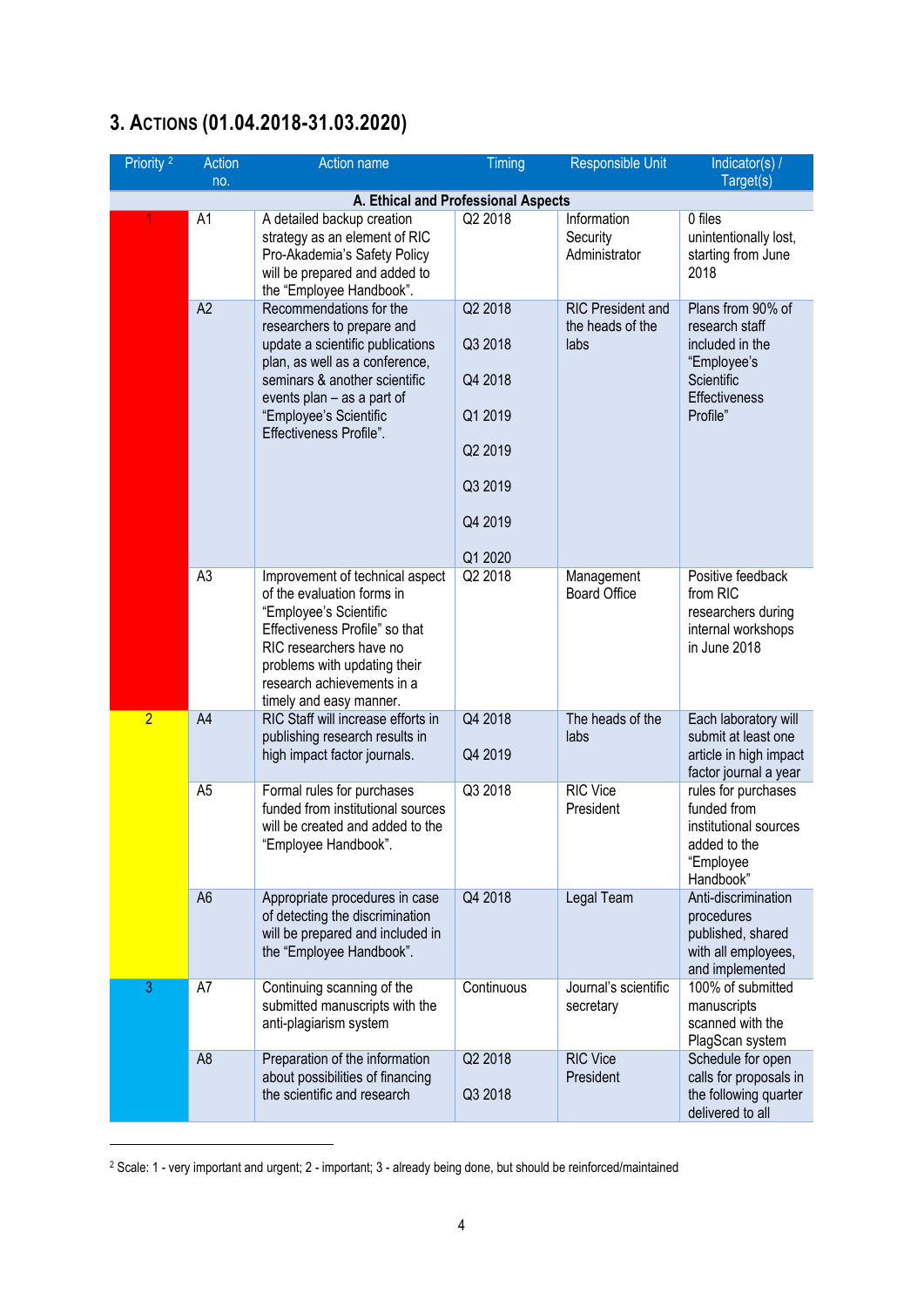|                |                | works (open call for proposals                                                                                                                                                                          | Q4 2018                             |                                                    | researchers on                                                                                                             |
|----------------|----------------|---------------------------------------------------------------------------------------------------------------------------------------------------------------------------------------------------------|-------------------------------------|----------------------------------------------------|----------------------------------------------------------------------------------------------------------------------------|
|                |                | schedules)                                                                                                                                                                                              | Q1 2019                             |                                                    | RIC's SharePoint<br>Platform                                                                                               |
|                |                |                                                                                                                                                                                                         | Q2 2019                             |                                                    |                                                                                                                            |
|                |                |                                                                                                                                                                                                         | Q3 2019                             |                                                    |                                                                                                                            |
|                |                |                                                                                                                                                                                                         | Q4 2019                             |                                                    |                                                                                                                            |
|                | A <sub>9</sub> | Continuing activities for the                                                                                                                                                                           | Q2 2018                             | RIC Vice                                           | 10% more people                                                                                                            |
|                |                | schools and universities on an<br>enhanced scale                                                                                                                                                        | Q4 2018                             | President                                          | engaged in the<br>event                                                                                                    |
|                |                |                                                                                                                                                                                                         | Q2 2019                             |                                                    |                                                                                                                            |
|                |                |                                                                                                                                                                                                         | Q4 2019                             |                                                    |                                                                                                                            |
|                | A10            | Continuing the open dialogue                                                                                                                                                                            | Q2 2018                             | <b>RIC Vice</b>                                    | 10% more people                                                                                                            |
|                |                | with the local community by<br>organizing the RES TTC open-<br>door days on an enhanced<br>scale                                                                                                        | Q2 2019                             | President and the<br>heads of the labs             | engaged in the<br>event                                                                                                    |
|                | A11            | The quarterly evaluations of all                                                                                                                                                                        | Q2 2018                             | Management                                         | 100% researchers                                                                                                           |
|                |                | of the researchers will be<br>continued.                                                                                                                                                                | Q3 2018                             | <b>Board Office</b>                                | with completed<br>"Employee's<br>Scientific<br>Effectiveness<br>Profile" and<br>mentoring meetings<br>attended per quarter |
|                |                |                                                                                                                                                                                                         | Q4 2018                             |                                                    |                                                                                                                            |
|                |                |                                                                                                                                                                                                         | Q1 2019                             |                                                    |                                                                                                                            |
|                |                |                                                                                                                                                                                                         | Q2 2019                             |                                                    |                                                                                                                            |
|                |                |                                                                                                                                                                                                         | Q3 2019                             |                                                    |                                                                                                                            |
|                |                |                                                                                                                                                                                                         | Q4 2019                             |                                                    |                                                                                                                            |
|                | A12            | Review the progress in action                                                                                                                                                                           | Q2 2018                             | <b>HRS4R Task</b>                                  | Review report,                                                                                                             |
|                |                | plan implementation in the area                                                                                                                                                                         |                                     | Force,                                             | updated action plan                                                                                                        |
|                |                | A (Ethical and Professional<br>Aspects)                                                                                                                                                                 | Q4 2018<br>Q2 2019                  | participation of all<br>employees via<br>workshops | (if necessary)                                                                                                             |
|                |                |                                                                                                                                                                                                         |                                     |                                                    |                                                                                                                            |
|                |                |                                                                                                                                                                                                         | Q4 2019                             |                                                    |                                                                                                                            |
|                |                |                                                                                                                                                                                                         | <b>B. Recruitment and Selection</b> |                                                    |                                                                                                                            |
| $\overline{2}$ | <b>B1</b>      | Update templates for the job<br>advertisements by including<br>section for: researcher career<br>profiles, selection criteria,<br>number of available positions,<br>career development<br>perspectives. | Q4 2018                             | Science marketing<br>team                          | 100% of new<br>advertisements<br>containing the<br>description of career<br>development<br>perspectives                    |
|                | B <sub>2</sub> | Test use of new distribution                                                                                                                                                                            | Q1 2019                             | Science marketing                                  | At least 3 new                                                                                                             |
|                |                | channels for the advertisements<br>on the Internet                                                                                                                                                      |                                     | team                                               | distribution channels<br>for the<br>advertisements on<br>the Internet tested,<br>including<br><b>EURAXESS</b>              |
|                | B <sub>3</sub> | The external expert (e.g.<br>external member of RIC's<br>Scientific Council) will be invited<br>for interviews with job                                                                                 | Q2 2019                             | Science marketing<br>team                          | <b>External experts</b><br>participating in at<br>least 50% of the<br>interviews with                                      |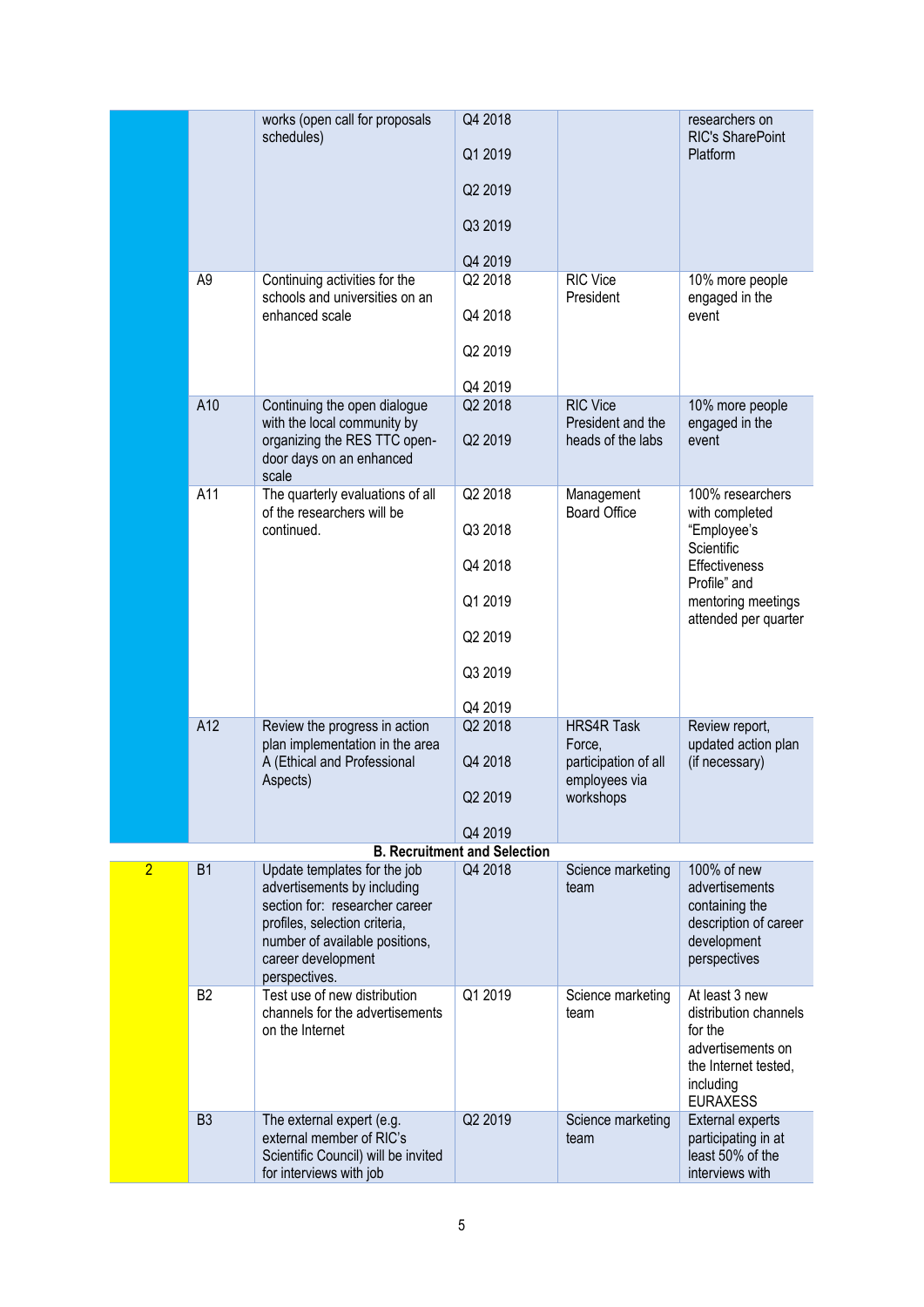|   |                | candidates. It is of high<br>importance to invite the<br>representative of e.g.<br>companies if the candidate is<br>applying for a job in a project<br>which is ordered by the<br>company.                                                                                                                                |                    |                                                                      | research job<br>candidates                                        |
|---|----------------|---------------------------------------------------------------------------------------------------------------------------------------------------------------------------------------------------------------------------------------------------------------------------------------------------------------------------|--------------------|----------------------------------------------------------------------|-------------------------------------------------------------------|
|   | <b>B4</b>      | The recruitment of all<br>researchers (including<br>unsuccessful applications) will<br>be supplied with the feedback<br>about strengths and<br>weaknesses of candidates'<br>applications. The record of the<br>selection and evaluation<br>process within the "Interview<br>Assessment Form" and all CVs<br>are archived. | Q2 2019            | Management<br><b>Board Office</b>                                    | All candidates<br>supplied with<br>feedback                       |
|   | B <sub>5</sub> | Update the internal guide on<br>OTM-R procedures and<br>practices by including the<br>evaluation criteria which are<br>applied at an early stage of the<br>application evaluation (before a<br>job interview).                                                                                                            | Q2 2019            | Management<br><b>Board Office</b>                                    | Internal guide on<br>OTM-R procedures<br>and practices<br>updated |
|   | B <sub>6</sub> | Update the rules referring to<br>researchers from abroad.                                                                                                                                                                                                                                                                 | Q2 2019            | Management<br><b>Board Office</b>                                    | Internal guide on<br>OTM-R procedures<br>and practices<br>updated |
|   | B7             | Set clear rules concerning the<br>composition of selection<br>committees.                                                                                                                                                                                                                                                 | Q2 2019            | Management<br><b>Board Office</b>                                    | Internal guide on<br>OTM-R procedures<br>and practices<br>updated |
|   | B <sub>8</sub> | Make sure that in each selection<br>committee a sufficient gender<br>balance is provided.                                                                                                                                                                                                                                 | Q3 2019            | Management<br><b>Board Office</b>                                    | Internal guide on<br>OTM-R procedures<br>and practices<br>updated |
|   | B <sub>9</sub> | Update the guidelines for<br>selection committees by<br>including more merit and<br>quantitative criteria.                                                                                                                                                                                                                | Q3 2019            | Management<br><b>Board Office</b>                                    | Guidelines for<br>selection<br>committees updated                 |
|   | <b>B10</b>     | <b>Advise Recruitment Committees</b><br>to monitor gender balance and<br>make efforts towards ensuring it<br>in the gender structure of RIC<br>staff.                                                                                                                                                                     | Q4 2018            | Management<br><b>Board Office</b>                                    | Guidelines for<br>selection<br>committees updated                 |
|   | <b>B11</b>     | Develop and publish OTM-R<br>online on the RIC's website,<br>based on the review of all<br>improvement actions<br>undertaken in area B of the<br>action plan                                                                                                                                                              | Q4 2019            | <b>HRS4R Task</b><br>Force                                           | OTM-R online on<br>the RIC's website                              |
| 3 | <b>B12</b>     | Review the progress in action<br>plan implementation in the area<br><b>B</b> (Recruitment and Selection)                                                                                                                                                                                                                  | Q2 2018<br>Q4 2018 | <b>HRS4R Task</b><br>Force,<br>participation of all<br>employees via | Review report,<br>updated action plan<br>(if necessary)           |
|   |                |                                                                                                                                                                                                                                                                                                                           | Q2 2019            | workshops                                                            |                                                                   |
|   |                |                                                                                                                                                                                                                                                                                                                           | Q4 2019            |                                                                      |                                                                   |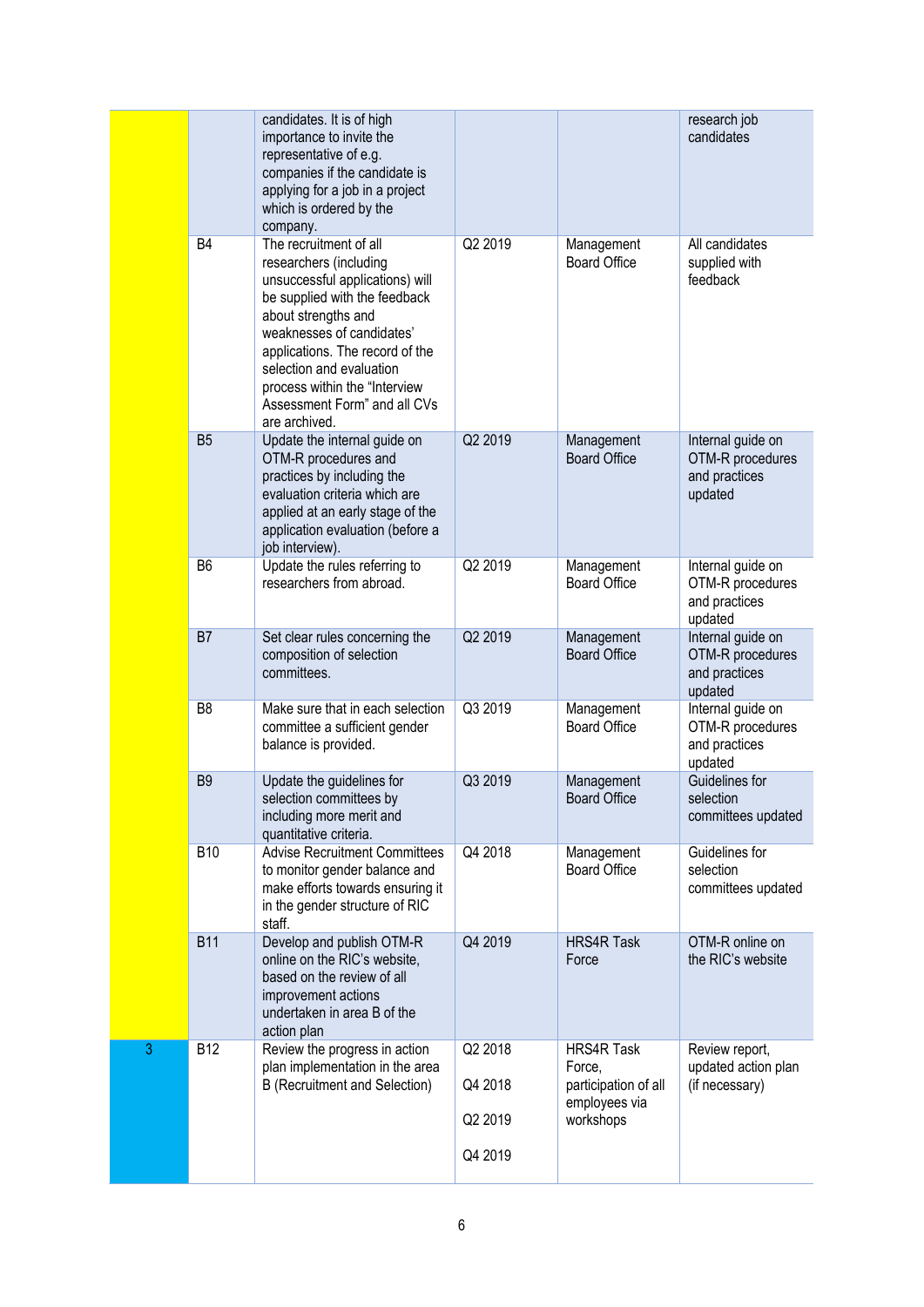|                | <b>C. Working Conditions and Social Security</b> |                                                                                                                                                                                                                                                                                                                                                                                       |                    |                                                          |                                                                                                                                                                    |  |
|----------------|--------------------------------------------------|---------------------------------------------------------------------------------------------------------------------------------------------------------------------------------------------------------------------------------------------------------------------------------------------------------------------------------------------------------------------------------------|--------------------|----------------------------------------------------------|--------------------------------------------------------------------------------------------------------------------------------------------------------------------|--|
|                | C <sub>1</sub>                                   | Removal of the OHS<br>shortcoming concerning gas<br>cylinders. Review of OHS in RIC<br>for conformity of the procedures<br>with the national standards.                                                                                                                                                                                                                               | Q2 2018            | Infrastructure<br>team                                   | Validated 100%<br>conformity of the<br>procedures with the<br>national standards                                                                                   |  |
|                | C <sub>2</sub>                                   | Certification of the Quality<br>Management System for<br>conformity with the new version<br>of the standard - PN-EN ISO<br>9001:2008 - the certification will<br>take into consideration the<br>updated process no. 10 (HR<br>management) that is now in line<br>with HRS4R rules.                                                                                                    | Q2 2018            | Management<br><b>Board Office</b>                        | QMS incl. H4S4R<br>procedures certified<br>by external audit                                                                                                       |  |
|                | C3                                               | Evaluation of the needs of the<br>researchers for the flexible<br>working hours (e.g. work during<br>weekends when biomethane<br>generation tests are running) as<br>well as work from home.                                                                                                                                                                                          | Q2 2018            | <b>RIC Vice</b><br>President                             | At least 10<br>researchers at RIC<br>presented their<br>needs during the<br>workshop;<br>summarizing report<br>of the evaluation<br>shared with the<br>researchers |  |
|                | C <sub>4</sub>                                   | Updating legal arrangements<br>concerning work from home and<br>flexible working hours will be re-<br>evaluated in collaboration with<br>RIC's legal counsellor.                                                                                                                                                                                                                      | Q2 2018            | <b>RIC Vice</b><br>President and the<br>Legal Counsellor | <b>Updated legal</b><br>provisions (e.g. in<br>the employment<br>contracts, if<br>necessary)                                                                       |  |
| $\overline{2}$ | C <sub>5</sub>                                   | Proposing the rules of the<br>bonus/reward system and<br>consulting it with RIC researcher<br>and administration staff.                                                                                                                                                                                                                                                               | Q3 2018            | Management<br>Board, Task Force                          | Rules of the<br>bonus/reward<br>system prepared<br>and consulted with<br>the staff                                                                                 |  |
|                | C <sub>6</sub>                                   | Introduction of reward/bonus<br>system that would be fully<br>responsive to the motivations of<br>all employees.                                                                                                                                                                                                                                                                      | Q1 2019            | Management<br>Board's Office                             | Bonus/reward<br>system implemented                                                                                                                                 |  |
|                | C7                                               | Organising workshops for the<br>employees concerning their<br>satisfaction from the work in<br>RIC.                                                                                                                                                                                                                                                                                   | Q2 2018<br>Q2 2019 | Management<br>Board's Office                             | At least 2<br>workshops devoted<br>to staff satisfaction<br>organised                                                                                              |  |
|                | C8                                               | Application for joining the most<br>suitable COST network to<br>further intensify RIC's<br>transnational research<br>collaboration.                                                                                                                                                                                                                                                   | By Q4 2018         | Science marketing<br>team                                | At least 1<br>application to join<br>the existing COST<br>network (or to create<br>a new one)                                                                      |  |
|                | C <sub>9</sub>                                   | Appoint an Ombudsman<br>("Rzecznik Zaufania"), a person<br>outside the RIC Management<br>Board and Management Board<br>Office, who will evaluate<br>complaints and appeals of all<br>employees in an impartial<br>manner. Persons turning to the<br>Ombudsman will be granted full<br>confidentiality and informal way<br>of conflicts and complaints<br>resolution. Further steps of | Q3 2018            | Management<br>Board                                      | Ombudsman<br>appointed                                                                                                                                             |  |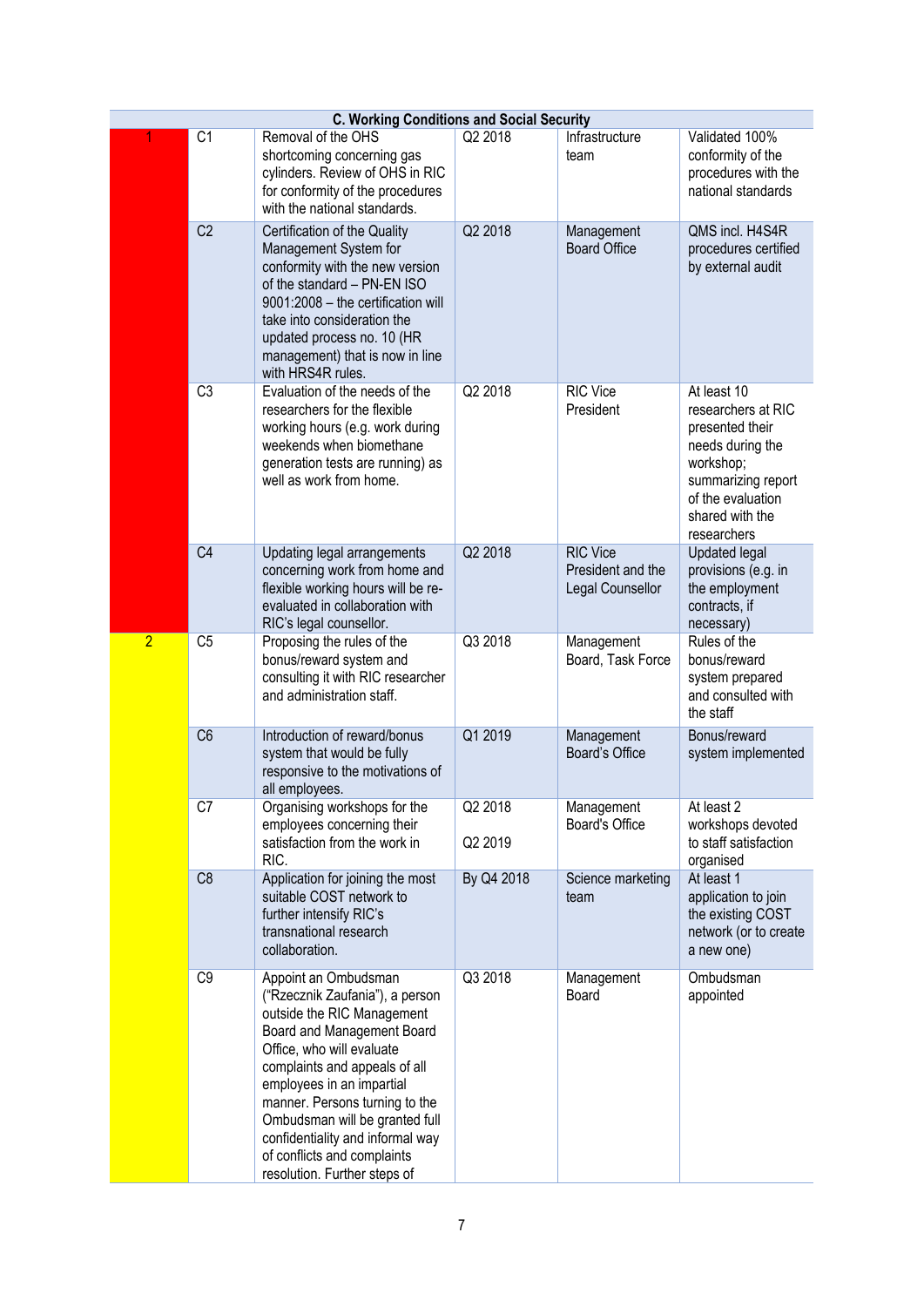|   |                | conduct will be determined with<br>interested persons depending<br>on circumstances. In case of the<br>observed irregularities, the<br>Ombudsman will provide<br>recommendations to the<br>relevant members of RIC Team<br>in order to prevent bad practices<br>and to introduce the necessary<br>corrections.                                                                                                                                                                                                                                                                                                         |                                                                                      |                                                                                   |                                                                                                                                            |
|---|----------------|------------------------------------------------------------------------------------------------------------------------------------------------------------------------------------------------------------------------------------------------------------------------------------------------------------------------------------------------------------------------------------------------------------------------------------------------------------------------------------------------------------------------------------------------------------------------------------------------------------------------|--------------------------------------------------------------------------------------|-----------------------------------------------------------------------------------|--------------------------------------------------------------------------------------------------------------------------------------------|
| 3 | C10            | Review the progress in action<br>plan implementation in the area<br>C (Working Conditions and<br>Social Security)                                                                                                                                                                                                                                                                                                                                                                                                                                                                                                      | Q2 2018<br>Q4 2018<br>Q2 2019<br>Q4 2019                                             | <b>HRS4R Task</b><br>Force,<br>participation of all<br>employees via<br>workshops | Review report,<br>updated action plan<br>(if necessary)                                                                                    |
|   |                |                                                                                                                                                                                                                                                                                                                                                                                                                                                                                                                                                                                                                        | <b>D. Training and Development</b>                                                   |                                                                                   |                                                                                                                                            |
|   | D <sub>1</sub> | Arrange and finance<br>participation of RIC's staff in<br>language trainings, technical<br>skills trainings and certified<br>project management courses                                                                                                                                                                                                                                                                                                                                                                                                                                                                | Q3 2018<br>Q4 2018                                                                   | Management<br>Board's Office                                                      | At least 5 external<br>trainings attended<br>by RIC Staff per<br>year                                                                      |
| 3 | D <sub>2</sub> | Trainings for the newly<br>employed staff about the<br>research financing mechanisms                                                                                                                                                                                                                                                                                                                                                                                                                                                                                                                                   | Ongoing                                                                              | RIC Vice<br>President                                                             | 100% of newly<br>employed<br>researchers trained<br>about the research<br>financing<br>mechanisms                                          |
|   | D <sub>3</sub> | Further monitoring of the career<br>development needs of the<br>researchers. The quarterly<br>reviews based on "Employee's<br>Scientific Effectiveness Profile"<br>will be extended with more<br>focus on career advice, allowing<br>for better and more structured<br>career planning of RIC's<br>research employees. During the<br>quarterly assessment meetings<br>(based on review of<br>"Employee's Scientific<br>Effectiveness Profile"),<br>discussion on further career<br>development will be structured<br>according to the European<br>specification of career<br>development profiles (R1, R2,<br>R3, R4). | Q2 2018<br>Q3 2018<br>Q4 2018<br>Q1 2019<br>Q2 2019<br>Q3 2019<br>Q4 2019<br>Q1 2020 | Management<br>Board's Office,<br>Management<br><b>Board</b>                       | At least 8 quarterly<br>reviews of the<br>career development<br>needs of all<br>researchers,<br>including individual<br>mentoring meetings |
|   | D <sub>4</sub> | Review the progress in action<br>plan implementation in the area<br>D (Training and Development)                                                                                                                                                                                                                                                                                                                                                                                                                                                                                                                       | Q2 2018<br>Q4 2018<br>Q2 2019<br>Q4 2019                                             | <b>HRS4R Task</b><br>Force,<br>participation of all<br>employees via<br>workshops | Review report,<br>updated action plan<br>(if necessary)                                                                                    |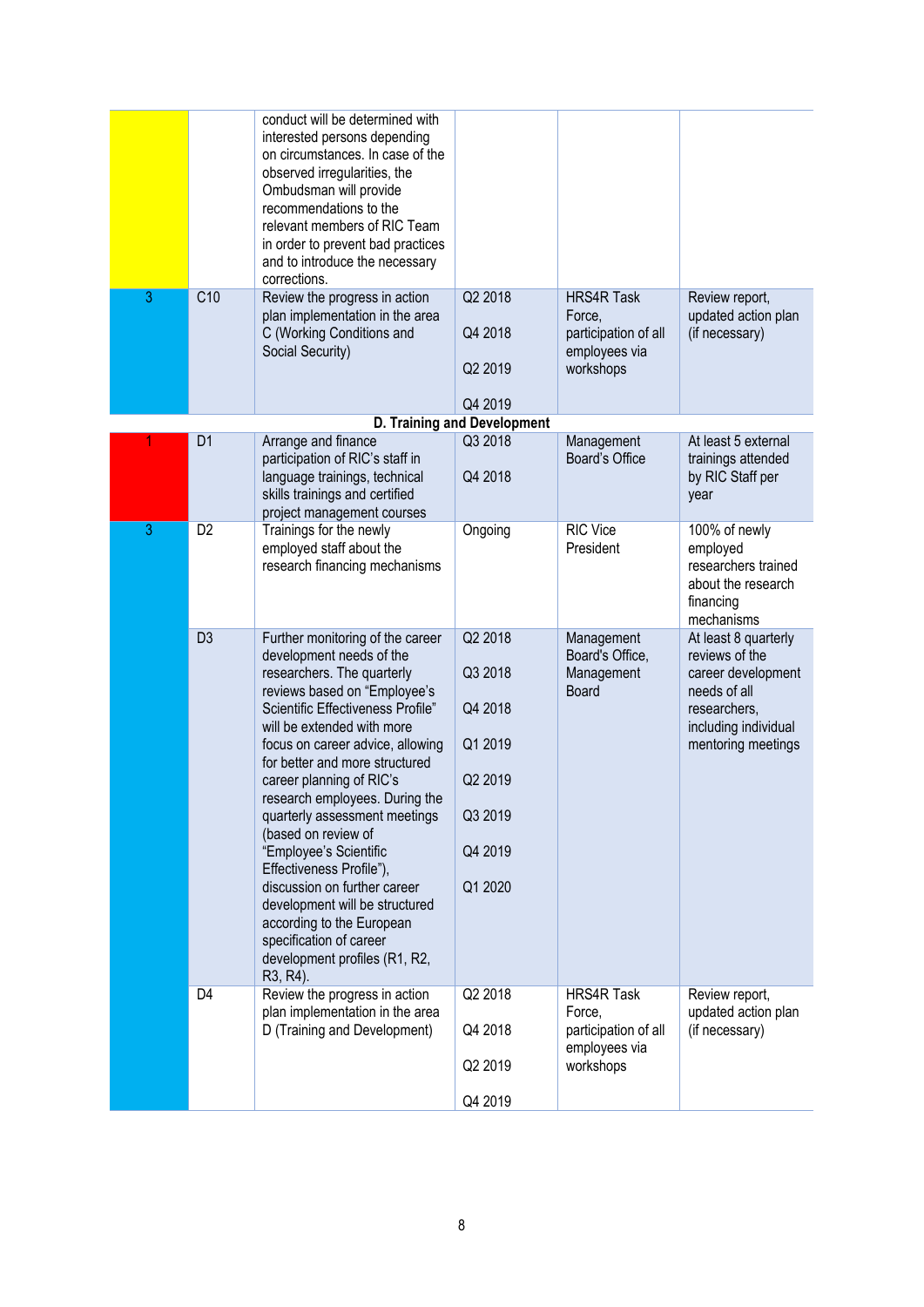### **Actions addressing the implementation of Open, Transparent, Merit-Based Recruitment principles:**

As shown in the *OTM-R checklist for organisations* section of the Gap Analysis, RIC already implemented 21 out of 23 OTM-R principles. Nine of these, which are implemented substantially or partially, will be further improved to fully meet standards of the OTM-R. Furthermore, it is already planned to apply two principles which are not exploited yet.

All applied OTM-R rules are evaluated on a regular basis, at least once a year, as a part of a part of the implementation of the ISO 9001 Standard. 12 principles, which are already fully utilised, are updated whenever needed. All people who are engaged in the recruitment process are trained beforehand in the area of OTM-R. This applies in particular to external experts and internal staff who are not regular members of the selection committees and may not be familiar with OTM-R rules. RIC's current OTM-R policy does not exclude any group of candidates, in particular underrepresented or from outside of the organisation, including researchers from abroad. In fact, 95% of candidates, who applied for a job in 2016 and 2017, came from abroad. They represented all genders and all continents, including third-world countries. 4 (out of 16 current employees) who were hired in 2017 previously worked in external institutions (e.g. Lodz University of Technology) or countries (e.g. Spain). Regarding advertising and application phase, RIC uses templates for job advertisements. Job offers are then shared on RIC's website, and whenever applicable, they are also published on relevant universities' career services offices. To maximise the number of received offers, RIC asks candidates to send only a CV and a cover letter. If the position is externally funded, RIC fill out the administrative parts of the application forms with or for the candidate. All documents necessary for the job contract are required only from the approved candidates, just before signing a job contract. During the appointment phase, all candidates are clearly informed regarding the next steps of the process. At the end of the selection process, the applicants are informed about the date when the final results would be announced. If the result of selection process is negative, the applicant receives thank you note for participation in the recruitment process and information that his/her CV has been archived and will be taken into account in the next processes of selection. He/she also usually receives feedback on their application, with strengths and weaknesses of the application, however, this will be improved. Each candidate can also complain about the procedure to the RIC's Management Board.

There are nine rules, currently implemented substantially or partially which will be improved, and two OTM-R aspects which will be developed from the ground in 2018 and 2019. The recruitment guidelines, which are currently available on RIC's intranet, contain procedures for employing for new positions and selection criteria. It is planned to complete it with the evaluation criteria which are applied at an early stage of the application evaluation (before a job interview). More intense use of e-recruitment tools will be tested, as a current procedure (submission via an application form, published on RIC webpage [http://www.proakademia.eu/o-nas/kariera/,](http://www.proakademia.eu/o-nas/kariera/) or via email) seems to be not sufficient. What is more, RIC plans to test at least three platforms for publishing job adverts, including EURAXESS. Furthermore, RIC is going to put more emphasis on the composition of the selection committees. Clear rules concerning the composition of selection committees will be established. The policy of keeping selection committees big enough (at least 3 people) and balanced in terms of gender and their expertise will be improved. In particular, it will be ensured that men are not underrepresented, as it happens sometimes. External experts, including from abroad, will be involved in the process, whenever justified. To facilitate the work of the selection committee and to ensure a merit-base and fair assessment of each candidate, a current evaluation protocol will be updated and guidelines for the selection committees will be developed. Finally, when updated, the OTM-R policy will be published online on the RIC's website.